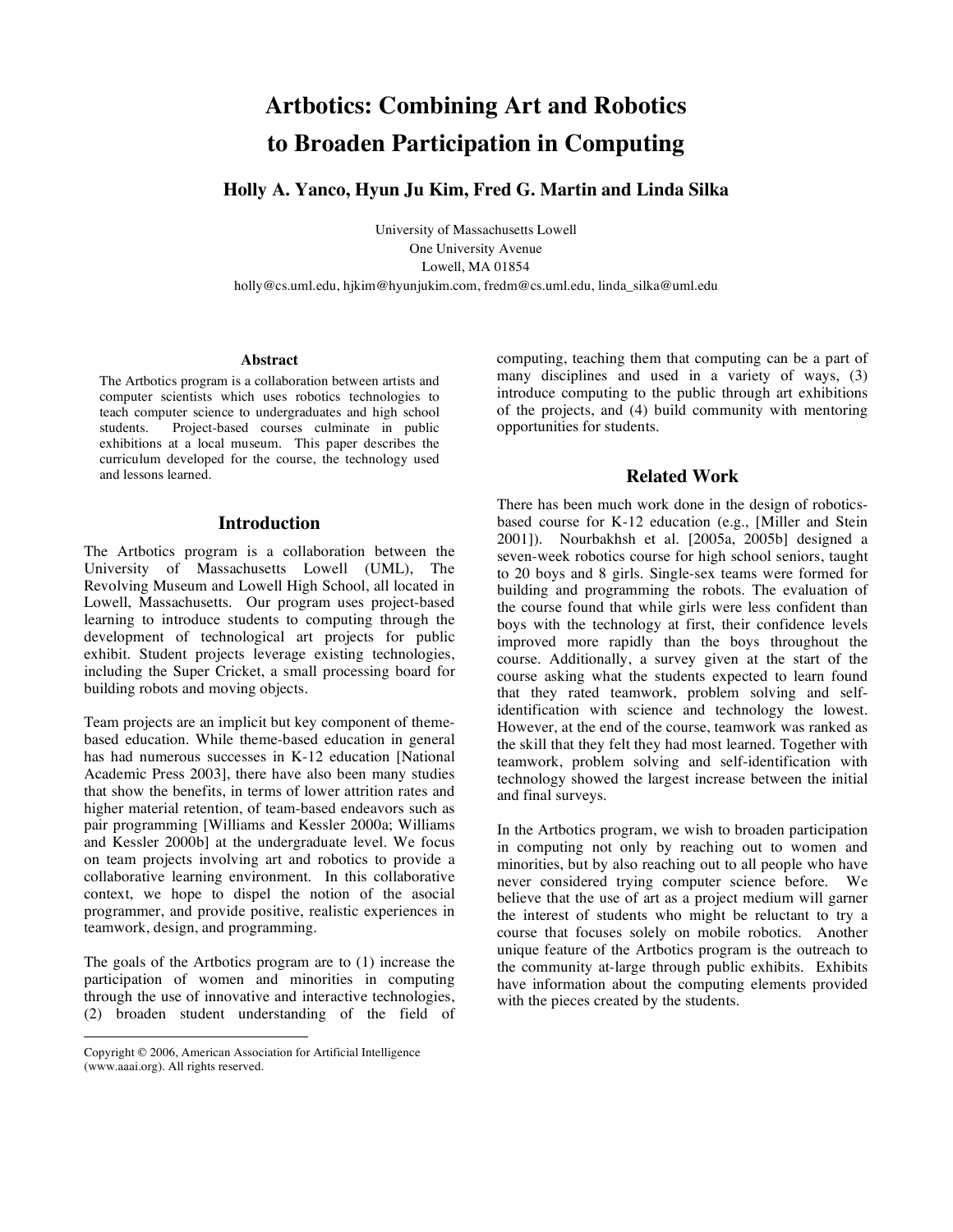

Figure 1: The Super Cricket.

## **Materials**

To develop their projects, students are given a Super Cricket, servo and DC motors, and a variety of sensor types, including touch, infrared ranging, and light. Art materials are available in the lab space

The Super Cricket, shown in figure 1, is an embedded controller co-developed by Martin [Martin 2000]. The palm-sized Cricket device combines processing, sensor data collection and actuator control. The Super Cricket allows students to directly control 4 DC motors and 8 servo motors and to process input from 6 analog sensors.

The Cricket is programmed using Cricket Logo, a procedural text-based language. Cricket Logo allows students to easily create imperative programs (e.g., turn on this motor, wait until this sensor value changes) and download them into the Cricket device.

## **Piloting Artbotics**

To date, two pilot programs have been held. The first was an eight-week, full time summer project for seven undergraduate students. The second was an eight-week after school program for high school students. Students worked in a lab space designed for the program at the Revolving Museum.

### **Summer Pilot**

Artbotics began in the summer of 2006 with an eight-week pilot that included seven undergraduate students (four incoming freshmen and three upperclassmen; four art majors and three computer science majors; two women and five men). Students were tasked with creating two projects over the summer; the theme for the first was puppetry and for the second was water and light. The students developed The Evolution of Puppetry (see figure 2) and The Flow of Creation (see figure 3).

In "The Evolution of Puppetry," the students created four pieces, symbolizing the use of no computation and sensing in puppets and moving up through using greater amounts of each. The simplest piece was a sock puppet, involving no computation. The next piece was a monkey puppet on a rotating bar. In the piece's base was an infrared ranging sensor, allowing the puppet to "see" people as they looked at the exhibit. When someone was close to the sensor, it would make the bar spin, flipping the monkey over. The third piece was a marionette that also included infrared ranging sensor to allow people to make it move.

The final piece was "F.R.E.D.," the Fantastic Electronic Robotic Dancer. For this piece the students designed a sensor board with a human outline drawn on it; infrared ranging sensors were placed at the joints. Moving in front of the sensors would cause F.R.E.D. to move the corresponding joint, actuated using servo motors. F.R.E.D.'s body was made of colored Plexiglas. A laser cutter was used to make the pieces as well as etch some of the pieces with "tattoos."

The puppetry exhibit was displayed in the museum during the Lowell Folk Festival. Hundreds of people interacted with the pieces, allowing the students to watch how people tried to interact and learn from the experience. Students were at the exhibit throughout the weekend to discuss the work with visitors.

The second project, "The Flow of Creation," was designed to incorporate the themes of water and light. The students utilized an outdoor pool area to create an interactive fountain. The fountain included a large welded hand with lenses as knuckles, a heart built with chicken wire, and a cascade of metallic ivy leaves. The sound of water cascading down the ivy leaves was amplified from microphones placed on the back of a couple of the leaves. Around the pool's edge were placed infrared distance sensors that would note when people moved near the fountain and change the pattern of servo-actuated spray nozzles based upon the sensors that were triggered. After a period of no interaction, the fountain would transition to a default spray pattern.

Both projects were on display at an Artbotics gallery opening at the end of the summer. Again, students were able to watch people interact with their projects and learn from the experience.

In the summer pilot, we learned that building necessary to create the "art" part of the project consumed much of the students' time; those who have used LEGO robots in courses may have observed a similar phenomenon.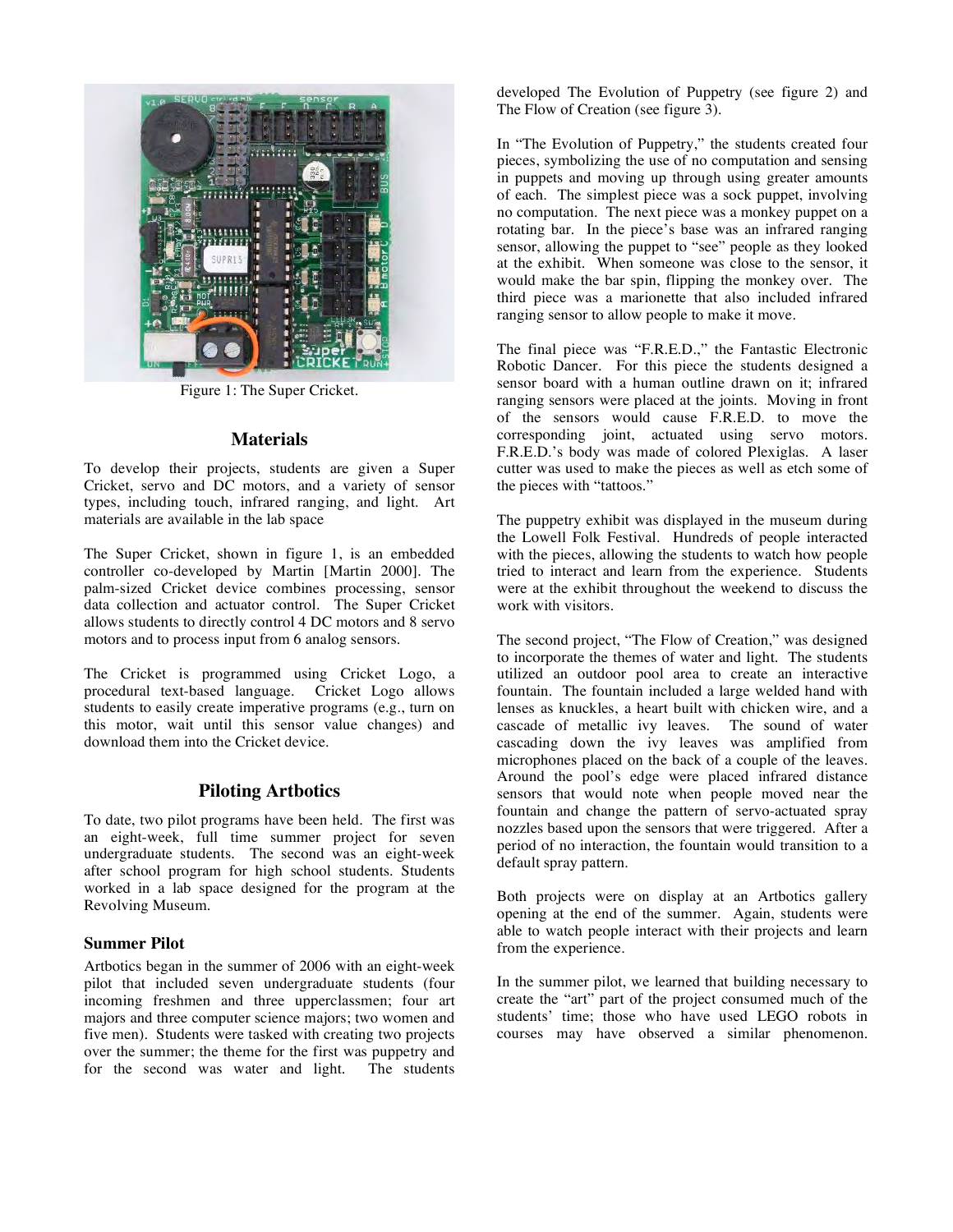

Figure 2: The four pieces comprising the first exhibit in the summer pilot, entitled "The Evolution of Puppetry." On the top left is a sock puppet, with no sensors or computation. To its right is a bar puppet of a monkey, which spun when someone walked in front of its ranging sensor. Next in the evolution is the marionette, which would move when people interacted with its sensor. The last piece in the "evolution" is F.R.E.D., the Fantastic Robotic Electronic Dancer; interacting with the sensor board on the left would make the puppet on the right move. Note that F.R.E.D. itself has a puppet that it is controlling.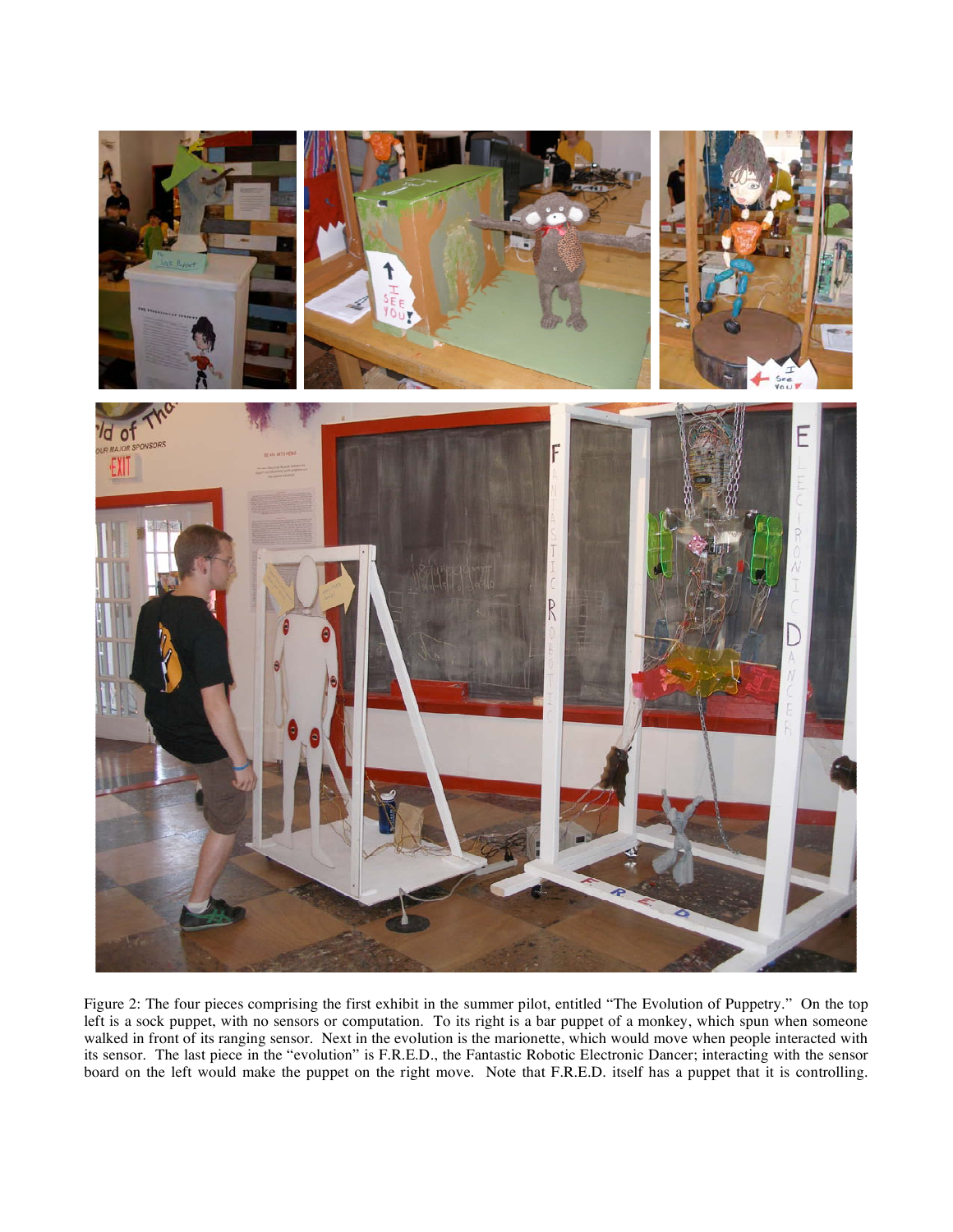

Figure 3: The fountain, entitled "The Flow of Creation," which combined the themes of water and light.

### **After School Pilot**

To combat the issue of topic imbalance, the project scope was limited during the after school program for high school students that we piloted in the fall of 2006. Sessions were divided between teaching robotics technologies and programming, brainstorming and building projects. Despite efforts to even out the balance of art and CS, the balance still swung in the favor of making the art, although not as much as in the summer pilot.

The summer pilot's gallery opening functioned as an effective recruiting event for the after school proram; the museum is located two blocks from Lowell High School, so many high school students attended the end of summer Artbotics event (timed so that the Lowell High School students were already back in session). From the pool of applicants, twelve local high school students (7 female, 5 male) were selected for the program. They were mentored by five UML undergraduates (three were returning students from the summer pilot; two females, three males). The group met twice each week for a total of three hours each week in the museum's lab space.

Given the theme of "light," the students designed a project called "Eclecticity," combining the words "eclectic,"

"electricity" and "city." The project has a globe at its center; emanating from this center are representations of world landmarks, including the Tower of Pisa. A spaceship is also part of the exhibit. Visitors interact with the piece by shining flashlights on different portions of the art to trigger light sensors.<sup>1</sup>

# **Curriculum**

In spring 2007, the Artbotics course for UML undergraduates will be offered for the first time. The course will be co-taught by two CS professors and an Art professor. The course is co-numbered, with General The course is co-numbered, with General Education credits in technology given to arts students and arts credit given to science students.

Our Artbotics course is designed to allow students in a variety of majors to explore the intersection between Art and Computer Science, especially Robotics, through community-based public exhibitions and service-learning experience. In this project-driven class, students will learn founding principles in both the fields of Art and Computer Science, and put them into practice by creating interactive, tangible exhibits that are displayed in public settings. The knowledge and experience gained during the class will be further deepened by the service learning experience of mentoring high school students in the community through an after school program. The course will include guest lectures from practitioners in Art and Computer Science.

## **Topics**

 $\overline{a}$ 

The course is interdisciplinary, covering both Art and Computer Science as well as integrating these two disciplines. The hybrid core includes:

- Contemporary art practices of the collaboration with science and technology.
- Problem-solving process of engineering and art its commonality and differences.
- Sustainable community through art, science and technology, and education.

The computer science and robotics core includes:<br>
• Introduction to imperative prog

- to imperative programming: functions, arguments and return values.
- Introduction to real-time systems including sensors, actuators and control loops.
- Agent-based models of computing (sense-act loops).
- Elements of robotics systems and how to physically create them (e.g. wiring and construction techniques).
- Uses of computing in a variety of fields.

 $1$  This piece is two weeks away from its first exhibit. When this paper is revised for the final copy, more detail will be given and a photo of the exhibit will be included.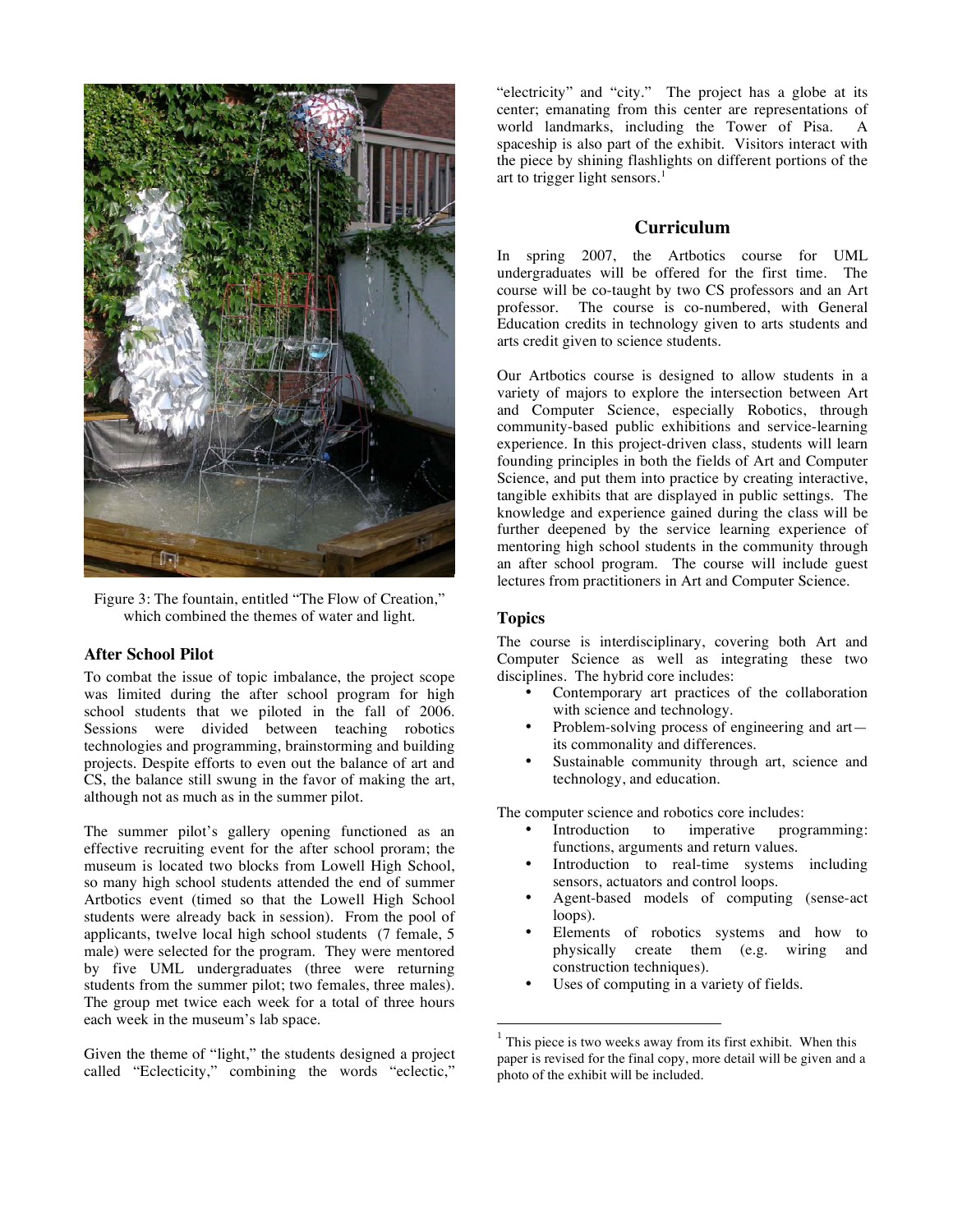The art core includes:

- Examination of form and content—use of visual language to support communicative issues such as concept, content and subject matter; the interplay between media and idea.
- Traditional visual language—aesthetics in color, composition, value, texture and material.
- New media language—aesthetics in time, motion, space, interactivity and hybrid media.

### **Objectives**

The objectives of the course are many, falling into three areas: those that are related to CS and Robotics, to Art and to service learning.

CS and Robotics related objectives include:

- Have hands-on experience with embedded computing and digital technology.
- Gained the ability to formulate structured algorithms and program them.
- Understand use of sensors and interactive algorithms.
- Carry out a project from inception to public exhibition that incorporates computing.
- Understand how computing is used in a variety of fields and applications.

Art related objectives include:

- Have examined principles of aesthetic and conceptual elements in visual art.
- Be able to find strategies for a successful and engaging art expression.
- Have investigated examples of art and technology collaboration especially in public domain.
- Evaluate interactive art works in various context including gallery or public installation.

Service Learning related objectives include:

- Design a project-in-a-box for the after-school program for high school students
- Deepen the knowledge in the subject matter by teaching and mentoring high school students.
- Recognize art and science education as a way of supporting sustainable community.

#### **Projects**

Students in the course will complete several projects. The first project is a two-week research and writing assignment on the applications of art and technology collaborations. This project is intended to get students to learn about existing artworks made throughout the world and to start thinking about the projects that they could create. During this initial project, students will be engaged in weekly labs to begin learning the technology to be used in the Artbotics projects.

In the second project, lasting four weeks, students will design and implement a themed exhibit for display at the museum. In Spring 2007, the theme will be "light," as the museum's spring opening in March will have this as its theme. This project phase will be quite similar to the two pilot programs we have already run.

In the third project, the students will spend two weeks working collaboratively with the instructors to design the curriculum and project theme for the spring's after school program. We will also discuss how to teach the high school students as well as discuss methods for effective mentoring. We piloted this type of design with the mentors who participated in the summer pilot, allowing the students to suggest how to teach the materials and structure the after school program. We found this collaboration to be quite effective and empowering for the student mentors, who were able to shape the after school program based upon what they liked and disliked from their summer experience.

The final project will be the result of the collaboration between the undergraduates and the high school students in the after school program. (Labs for the undergraduate course have been scheduled at the same time as the after school program, to ensure that the undergraduates will be able to work collaboratively with the high school students.) The theme for this final project will have been determined in the third project.

At the conclusion of the final projects, students will write a final paper reflecting upon the final exhibition and the after school program.

# **Conclusions**

In this early stage of the Artbotics program, we have already found the combination of Art and CS to be an engaging medium for students. Our two pilot groups have formed strong bonds and worked well as both small teams and in the larger whole.

We are still working to find the proper balance between art and computer science. The issue is not art as a topic, but the amount of time required to build the structures that are part of the piece. For example, the hand in the fountain required two students to spend three full days constructing it. The hand was integral to the piece, but this type of work takes students away from learning more about programming and other types of sensors that could be used in the work. As we continue with our pilot year, we hope to discover whether we need to be concerned with this imbalance. As one of our goals is to encourage students to understand computing and its many uses, perhaps it is enough for them to be exposed at an introductory level. Longitudinal studies will allow us to assess if the program is successful in attracting students to take additional computing courses.